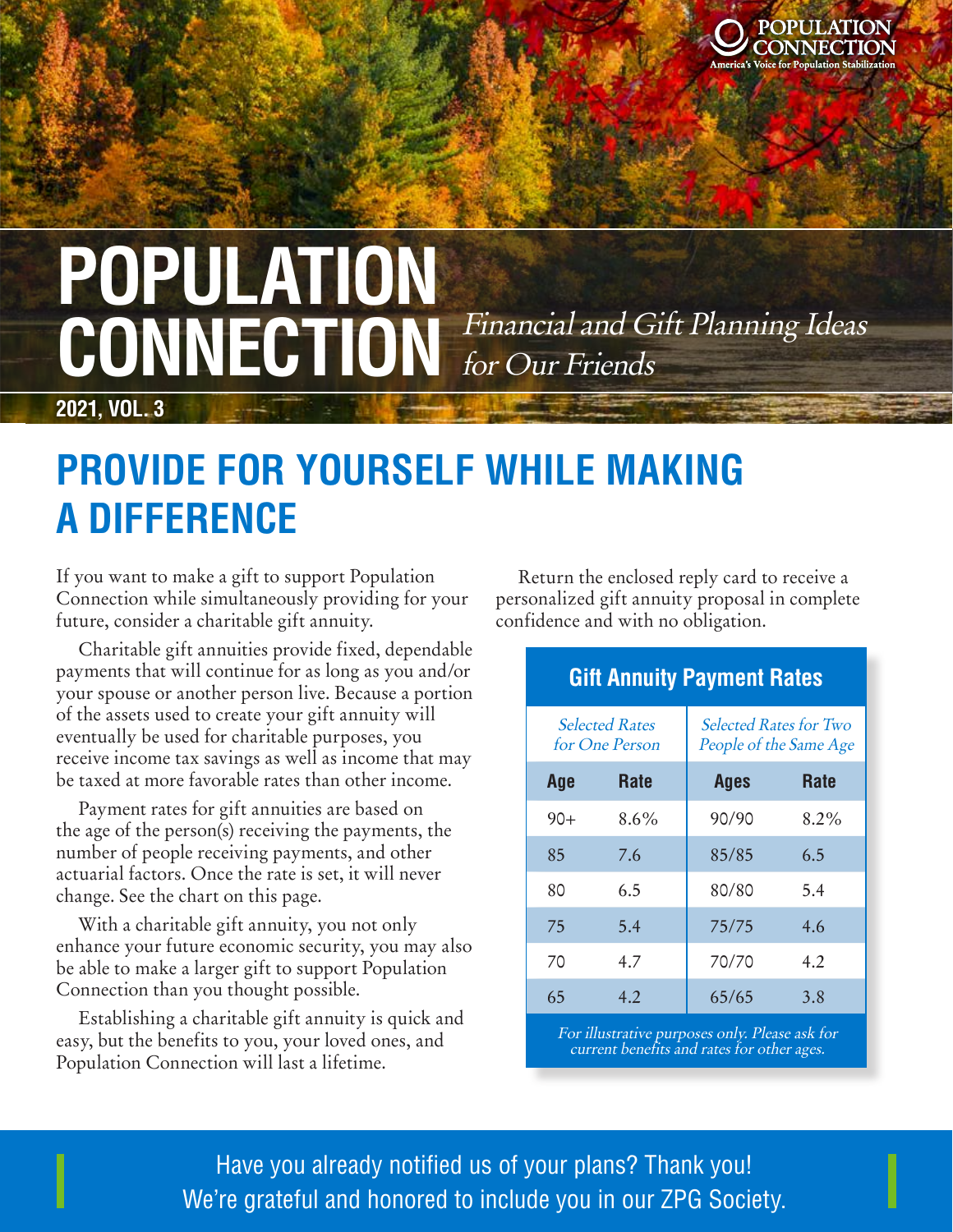# **TAKE AN ASSET INVENTORY**

It can be easy to overlook some property that should be included in your estate plans. Do you know all the assets you own? As you make a list of your assets, be sure to consider all the following categories:

- Savings you have accumulated (such as bank accounts or CDs).
- Real estate (your personal residence, vacation home, or rental property).
- Investments (stocks, bonds, mutual funds, etc.).
- Insurance policies.
- Retirement funds (pension plans, IRAs, 401(k)s, etc.).
- Personal property (cars, furniture, jewelry, etc.).
- Digital assets (see boxed item on this page).

Once you determine exactly what you own, then you can move to the next list.

#### **Who do you care about?**

Your second list should include those you want to provide for in the future. Don't worry right now about who will get what. Just get down on paper those you want to provide for, such as:

- Your spouse.
- Children and grandchildren.
- Other family members (siblings, nieces and nephews, or parents).
- A beloved pet.
- Special friends and loved ones.
- Charities that hold a special place in your heart, like Population Connection.

With these two important lists completed, you will know what you own and who you want included in your plans. Then you can be assured that when you meet with your attorney your plans will reflect your wishes.

### **SECURE THE FUTURE OF YOUR DIGITAL ASSETS**

In today's technologycentered world, people often conduct—and then store—a portion of their identity online, from managing bank accounts on the computer to housing music, e-book collections, or treasured family photos and videos electronically.

Updating your plans to ensure the executor of your estate can access and preserve any important online information is becoming more and more necessary.



Women's education and family planning programs are the primary drivers of fertility decline, a key ingredient in the demographic transition. Education suffered across the board as a result of COVID-19 lockdowns. As of early this year, around 700 million students worldwide were still expected to learn from homes that often lack electricity or caregivers with the time or skill set to guide their children's education. Girls' education is at even greater risk, as they are more likely to drop out of school.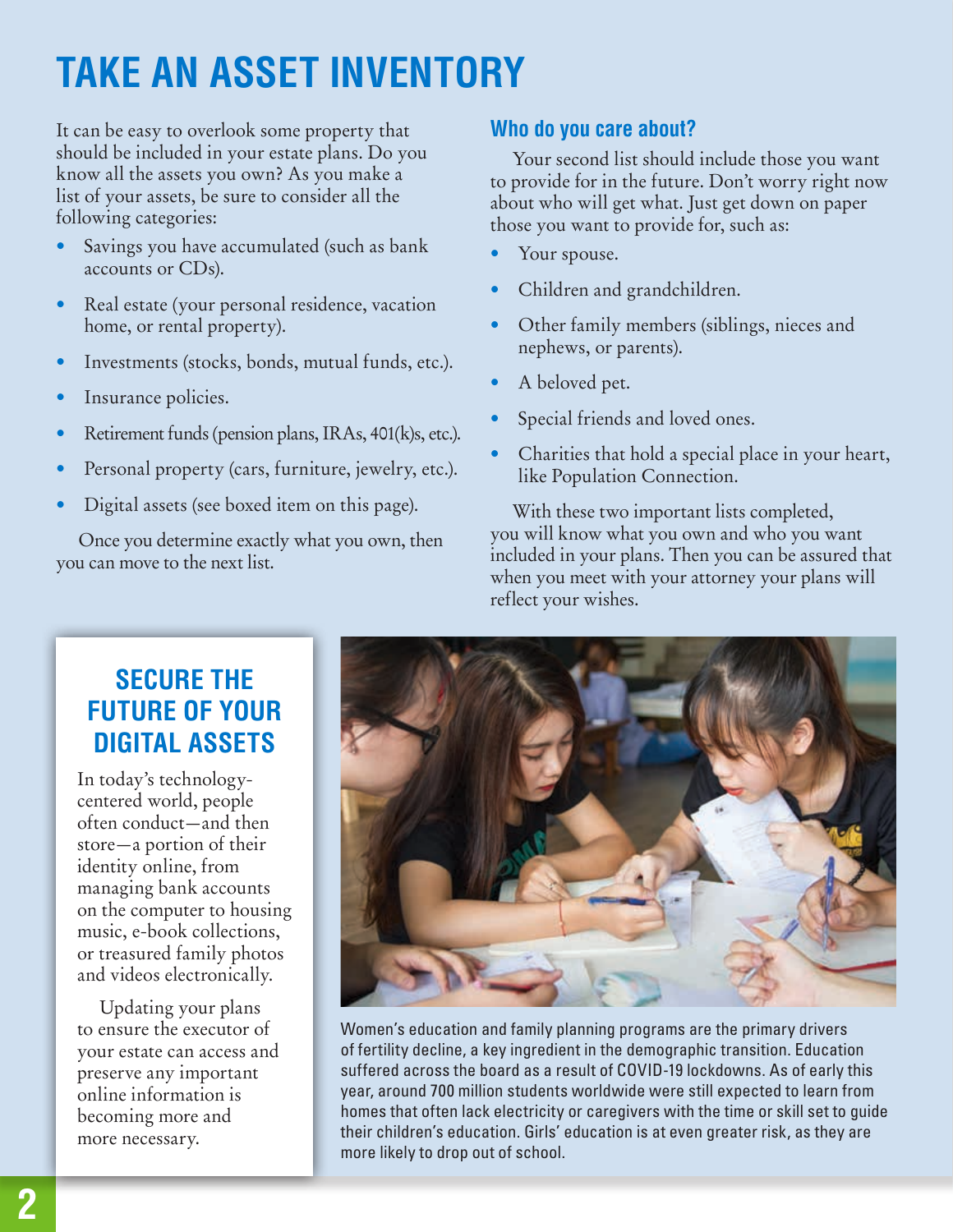## **SUPPORTING ZPG TODAY AND TOMORROW**

Elizabeth "Betty" Hood's support for Zero Population Growth (ZPG) began at the first Earth Day celebration in 1970 at the Boston Commons. After a friend told her about ZPG, she became active in her local chapter. "It all made sense to me; rapid population growth creates a never-ending problem," shares Betty.

#### **Advocating for women**

Betty, who grew up in New Jersey, earned an executive secretarial degree from Lasell Junior College (now University) in Massachusetts. She worked for 50 years as a legal secretary, which provided her the flexibility to raise her two sons.

Betty is a strong advocate for women around the world. She sees Population Connection's work as twofold: increasing access to family planning services and changing the social and cultural beliefs that limit women. Betty explains that this work is interconnected because people around the world "have to want to restrict their family size, but then they have to have the means to do it."

These days, Betty gives dance lessons in a studio she opened in her home when she was 60. "It's never too late to find your passion," she says.

#### **A case for annuities**

Betty has generously included Population Connection in her will, a decision influenced by her legal background and knowledge about bequests. She has chosen to leave an unrestricted gift to Population Connection to use where it is needed most.

Betty encourages others to create a charitable gift annuity (CGA) that provides immediate benefits. "Annuities are a win-win. You get income, and the charity gets a donation. I was cash-poor when I stopped working. I had money



Betty Hood

in investments, and you get this attitude like you don't want to touch it. An annuity provides funds on a regular basis. That's one of the reasons why I chose the annuity."

When asked why she has entrusted Population Connection with her legacy, Betty says, "I want to help Population Connection continue in the future; there's no end date for this work. If I die five years from now or 25 years from now, Population Connection will still need the money."

Population Connection is grateful to Betty for her years as an activist and her commitment to population stabilization. We are honored that she has chosen to support our collective future by including Population Connection in her financial and estate plans!

For other ideas about including Population Connection in your estate plans, visit www.popconnect.org/legacy.